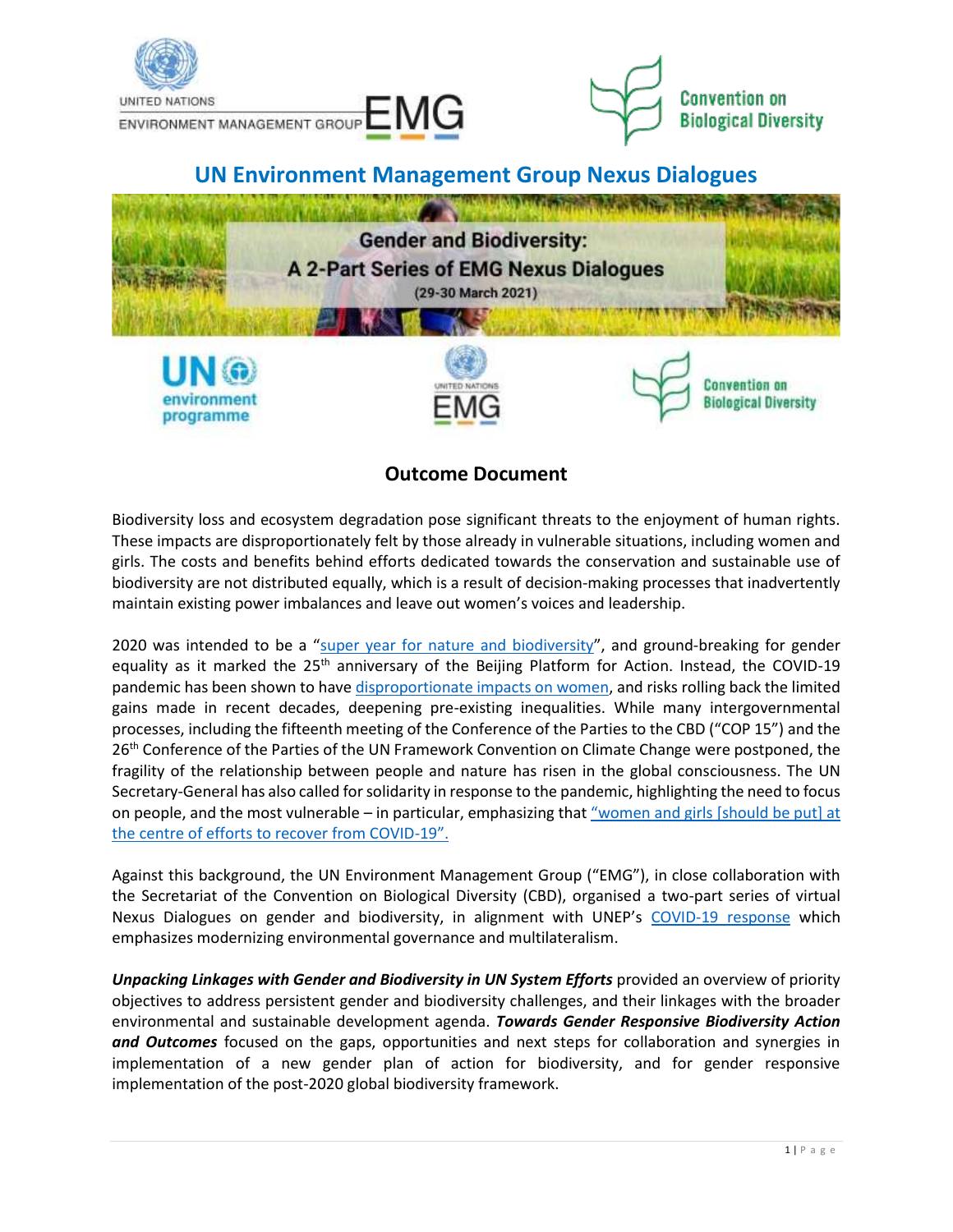



## **Key messages noted during the Nexus Dialogues, include:**

# **Unpacking Linkages with Gender and Biodiversity in UN System Efforts (29 March 2021)**

Representatives from the Secretariat of the Convention on Biological Diversity **(CBD),** the Office of the United Nations High Commissioner for Human Rights **(OHCHR),** the United Nations Entity for Gender Equality and the Empowerment of Women **(UN Women),** the Global Environment Facility **(GEF),** and the United Nations Framework Convention on Climate Change **(UNFCCC)** spoke about institutional and systemic challenges underlying the gender and biodiversity nexus, including:

- The perception of women and girls as *vulnerable*, instead of: **Women and girls are made vulnerable due to institutional norms and systemic customs which constrain their decisionmaking power/abilities,** especially as it relates to **access to- and control of- land and natural resources, financial support, and technical capacities.** Women's *effective* and *meaningful* participation, voice and agency in decision making at all levels for biodiversity, climate and environment is an essential aspect of enabling their livelihoods, well-being and resilience.
- **Ongoing biodiversity and habitat loss contribute to a loss of human rights and violations of those rights, which affect women and girls disproportionately,** as they are already subject to exclusion and discrimination.
- A **whole of government and society approach is essential** for the conservation and sustainable use of biodiversity in ways that sustain the livelihoods and present and future well-being of all.

Specific capacity gaps which directly influence the effective implementation of gender mainstreaming in biodiversity issues were identified, as well as opportunities going forward:

- Under the most recent CBD Gender Plan of Action, **the focus was largely on the means through which gender should be mainstreamed in biodiversity issues, but there is a need and value in clarifying intended results.** This is important to enable more effective monitoring of progress towards demonstrable outcomes for gender and biodiversity in the coming decade.
- Within the 2030 Agenda and the SDGs, **while gender is mentioned as a critical cross-cutting component, it is not explicitly referred to within the biodiversity-related goals and targets, which impacts the extent to which gender is considered and addressed in these efforts.**
- **Member States need to address cultural norms surrounding gender,** which may influence whether gender is a political priority across the environmental sectors. The level of political priority is also an important factor in addressing capacity and funding gaps in the collection of sexdisaggregated data on women's meaningful participation in natural resource governance.

Despite challenges and capacity gaps, the rising awareness of and action taken to address persistent gender and biodiversity issues is resulting in solutions and initiatives that can advance gender-responsive implementation of the post-2020 Global Biodiversity Framework (GBF):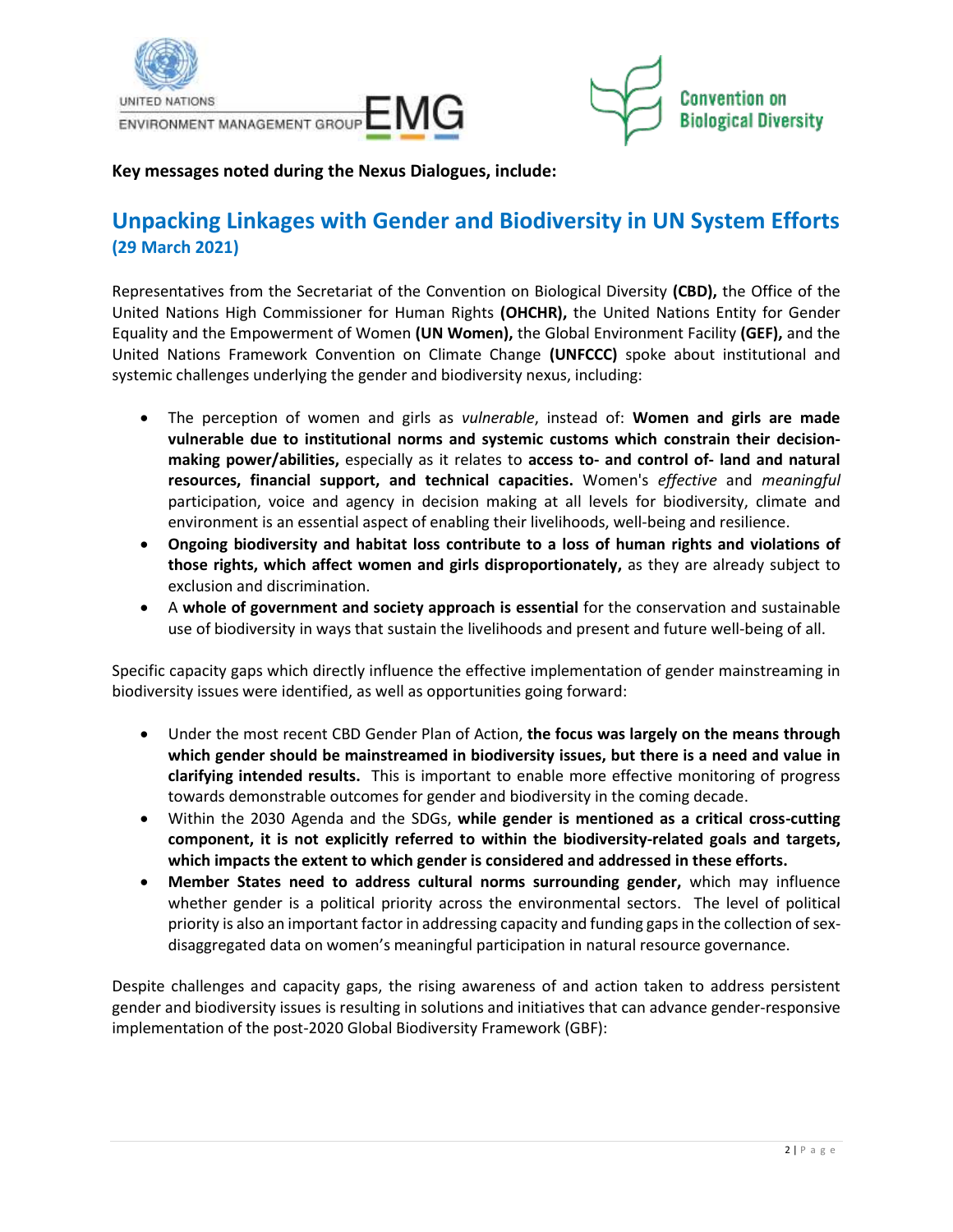

ENVIRONMENT MANAGEMENT GROUP EMMITED



- **The CBD Secretariat** has put forward a draft outline of the **post-2020 Gender Plan of Action<sup>1</sup> ,** which includes three overarching priorities/results areas and the means to support their achievement to ensure the gender responsive implementation of the **post-2020 GBF<sup>2</sup> :** 1. Women's equal access, ownership and control over ecosystem services; 2. Women's equal benefit from efforts to conserve and sustainably manage biodiversity; and 3. Biodiversity policy, planning and programming decisions equally address the perspectives, needs, and interests of women and girls. Among other elements, the draft outline identifieslinkages with other relevant international commitments, including those of the UNFCCC and UNCCD gender action plans.
- **OHCHR** promotes a human rights-based approach to climate action, environmental action and to biodiversity. Gender considerations are an important part of this approach. OHCHR also promotes biodiversity protection as part of its efforts to advance the human right to a safe, clean, healthy, and sustainable environment<sup>3</sup>, which is identified as a priority by the UN Secretary-General's Call to Action for [Human Rights](https://www.un.org/sg/sites/www.un.org.sg/files/atoms/files/The_Highest_Asperation_A_Call_To_Action_For_Human_Right_English.pdf) as well as by the High Commissioner of Human Rights herself.
- **A joint report<sup>4</sup> published by OHCHR and UN Women** drew the following conclusions: 1. Indigenous and rural women hold expert knowledge of ecosystem and sustainable land management practices; 2. Women's human rights, especially those of peasant indigenous women, are undermined when they are excluded from meaningful participation in decisionmaking, and; 3. Women environmental defenders face risks, including intimidation, criminalization, assault, and assassination, as well as the specific threat of gender-based violence.
- **Based on the joint report, UN Women** suggests three criteria to assess whether policy actions and investments for biodiversity conservation and its sustainable use adequately address gender equality:
	- 1. Do they support women's capabilities and their enjoyment of rights?
	- 2. Do they reduce, rather than increase, women's unpaid care work?
	- 3. Do they embrace women's equal and meaningful participation as actors, leaders, and decision-makers?
- In 2017, **the GEF** reshaped its approach to gender and integrated mechanisms to encourage women's contribution to-, participation in-, and benefit from- its financed projects. For example, project guidelines necessitate a [Gender Analysis,](https://wwfgeftracks.com/consult-refine/conduct-gender-analysis#:~:text=The%20main%20objective%20of%20a,in%20environmental%20planning%20and%20governance) and include gender indicators for the expected stakeholder impacts. Since GEF-7, 18 UN entities and NGOs have included gender in early project design, producing a high level of socioeconomic benefits to women and girls.
- **At UNFCCC COP25,** Parties agreed to a 5-year enhanced Lima Work Programme on Gender and its Gender Action Plan<sup>5</sup> (Decision 3/CP.25), to advance gender responsive climate action. The five priority areas include: knowledge management, capacity building and communication; gender parity, especially in leadership and participation; UN system-wide coherence; gender-responsive implementation; and monitoring and reporting.

 $1$  To note, the draft outline of the CBD gender plan of action has been revised since the EMG meeting was held. The most recent version of the outline is now available a[t CBD/SBI/3/4/Add.2](https://www.cbd.int/doc/c/1037/0c47/974ee71c8778acceb3813a95/sbi-03-04-add2-en.pdf) (Draft outline of a post-2020 gender plan of action)  $2$  [CBD/POST2020/PREP/2/1](https://www.cbd.int/doc/c/3064/749a/0f65ac7f9def86707f4eaefa/post2020-prep-02-01-en.pdf) – Update of the zero draft of the post-2020 global biodiversity framework

<sup>&</sup>lt;sup>3</sup> [A/73/188](https://undocs.org/A/73/188) - Right to a healthy and sustainable environment report

<sup>4</sup> OHCHR and UN Women (2020) Realizing Women's Rights to Land and Other Productive Resources, 2<sup>nd</sup> ed. [https://www.unwomen.org/-/media/headquarters/attachments/sections/library/publications/2020/realizing-womens-rights](https://www.unwomen.org/-/media/headquarters/attachments/sections/library/publications/2020/realizing-womens-rights-to-land-and-other-productive-resources-2nd-edition-en.pdf?la=en&vs=4149)[to-land-and-other-productive-resources-2nd-edition-en.pdf?la=en&vs=4149](https://www.unwomen.org/-/media/headquarters/attachments/sections/library/publications/2020/realizing-womens-rights-to-land-and-other-productive-resources-2nd-edition-en.pdf?la=en&vs=4149)

<sup>5</sup> [FCCC/CP/2019/13/Add.1](https://unfccc.int/sites/default/files/resource/cp2019_13a01E.pdf) - Report of the Conference of the Parties on its twenty-fifth session, Part two: Action taken by the Conference of the Parties at its twenty-fifth session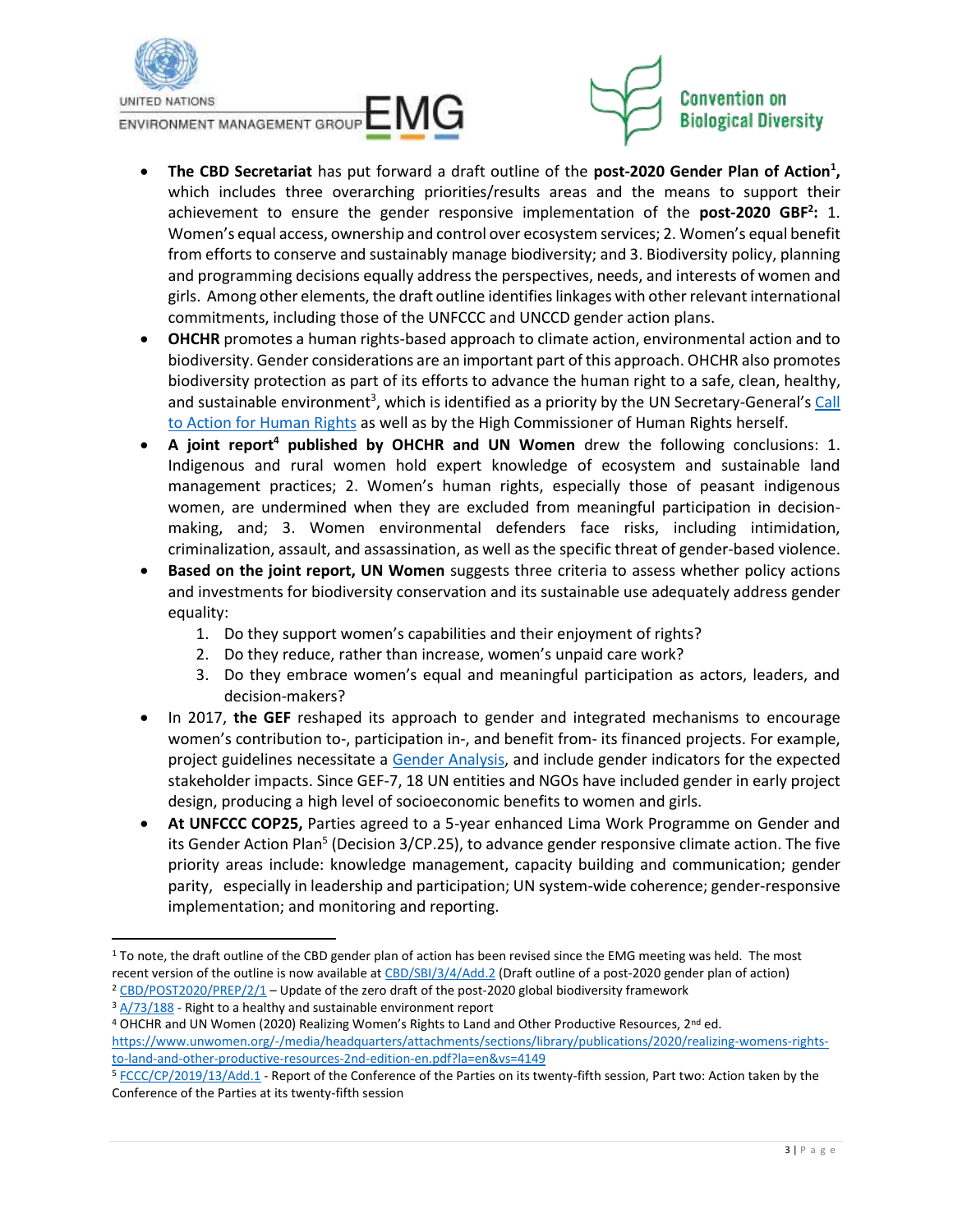



#### *The following recommendations are suggested as actionable next steps for the international community:*

#### **Part A: Key policy entry points to ensure women's equal access to biodiversity and ecosystem services, their related benefits, and/or decision making**

- **GEF believes gender analysis to be a necessary step to inform project financing**, as it holds significant potential in facilitating an understanding of underlying barriers and cultural norms that limit meaningful participation and engagement of women and girls in biodiversity issues.
- Developing gender-responsive National Biodiversity Strategies and Action Plans (NBSAPs) is an important avenue for effective implementation of gender considerations at the national level. **NBSAPs will be more successfully implemented through a whole of government approach, in partnership with other leading government entities (e.g., Ministry of Finance, Agriculture, Fisheries, Health, Gender, etc.)** – and not siloed within the ministries responsible for environment and biodiversity.
- Women's civil society organizations are allies and are crucial in gaining the political will and momentum within institutions and governments, to take necessary action to mainstream both gender and biodiversity in a concrete way. Adequate funding is required to support civil society and women's associations and groups to engage in this work and support their families/livelihoods.
- There are also opportunities to **strengthen the linkages of NBSAPs with overarching policy imperatives for gender equality and women's empowerment, such as CEDAW and the Beijing Platform for Action,** to bring attention to gender and biodiversity issues and support more engagement of national level women's ministries and machineries.
- The COVID-19 pandemic has exacerbated gender inequalities, especially in the workforce, resulting in high numbers of women leaving the workforce to attend to caregiving responsibilities. Measures to reduce and redistribute unpaid household labour are an important part of efforts to advance gender equality and women's empowerment.

**Part B: Opportunities for the UN to promote and ensure that biodiversity policy, planning, and programming addresses the perspectives, interests, and needs of women and girls (equally)**

- **In undertaking global environmental assessments and preparing related reports, the UN should aim to develop a theory of change on how addressing gender issues can guide the achievement of environmental objectives.** It is also important to remain **cognizant of opportunitiesto address gender perspectives in new biodiversity issues or those that have not previously had much focus on gender**, such as nature-based solutions and payment for ecosystem services.
- **The UN should look into systematically piloting projects (at regional, national, and local levels) around improving statistical capacity for sex-disaggregated data** in the context of environmental issues, in order to build case studies and empirically observe best practice and solutions.
- **Raising the profile of gender issues** relevant to biodiversity and the environmental sphere continues to be important and necessary. **While recognizing the lack of sex-disaggregated data poses a challenge to determining and receiving support for specific actions, publications and reports which elucidate linkages with examples and include available data provide valuable**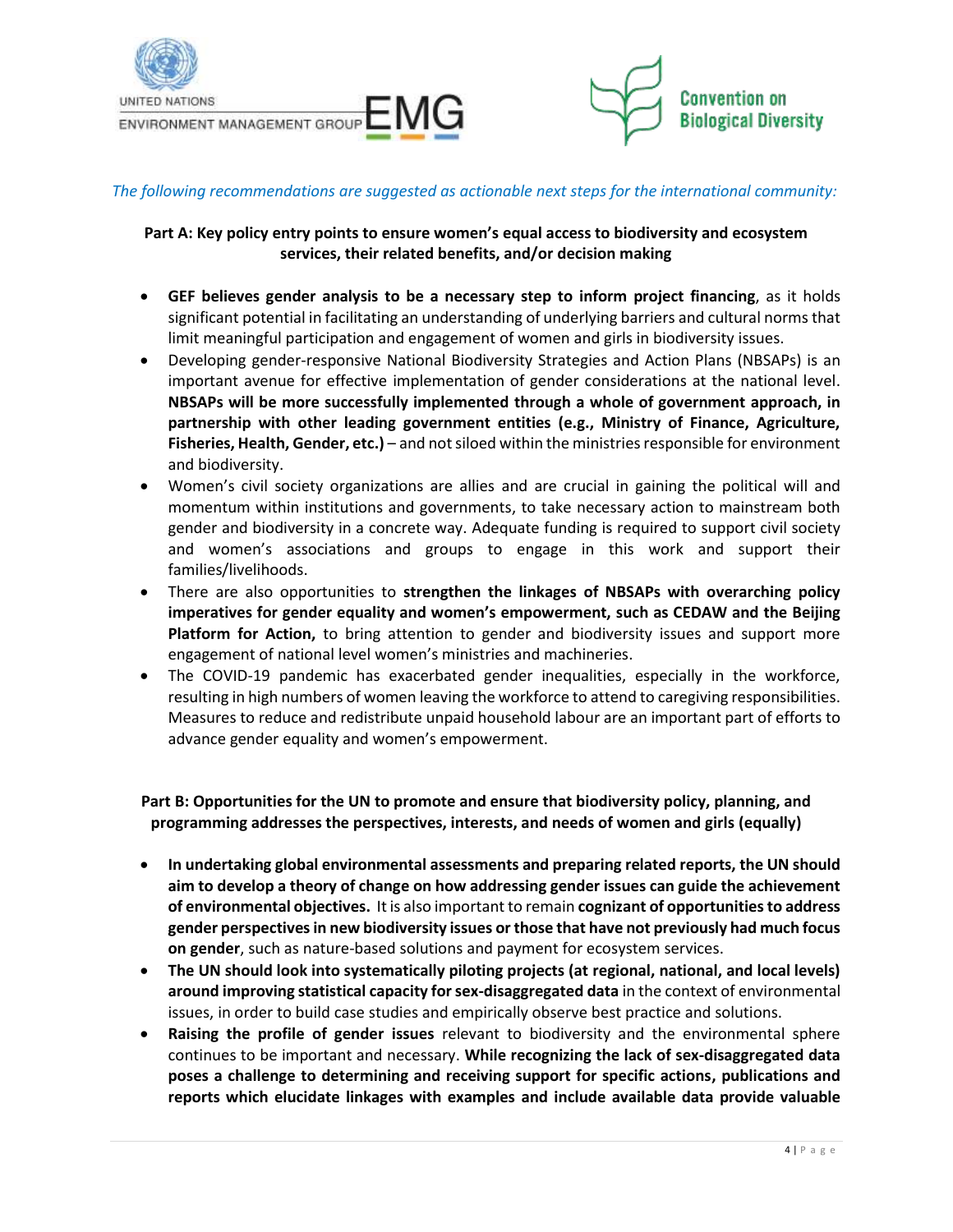

ENVIRONMENT MANAGEMENT GROUP EMILED



resources. For example, FAO's Report on Women in Agriculture<sup>6</sup>, has been very useful and influential in illustrating the degree to which increasing women's access to land and reducing barriers for women in agriculture can contribute to increased food production and food security.

• As awareness of gender and biodiversity linkages and the related multi-faceted impacts continue to grow, **governments will need technical support in building the capacity for gender-responsive budgeting.** Such support can help to ensure that national policies and frameworks are allocated appropriate resources, for the benefit of women, girls, and their communities.

Because of underlying systemic gender inequalities that cut across environmental, social, economic, political and cultural factors, **women and girls are disproportionately placed in situations of greater vulnerability and risk.** 

**Pervasive gender stereotypes, underlying socio-cultural norms and discriminatory systems and practices are also detrimental to women and girls' right to participation, as well as having a voice, and agency.** Society often proclaims women and girls to have the specialized knowledge, skills, and tools to be *stewards of the environment,* and therefore *saviours of biodiversity,* yet care must be taken to ensure that initiatives linked to safeguarding biodiversity do not add to the heavy burden of unpaid work that women are already shouldering. For women and girls to be at the frontlines, **they must be adequately supported, financed, and protected** to ensure they do not risk their lives, livelihoods, bodies, and bodily integrity.

# **Towards Gender Responsive Biodiversity Action and Outcomes: A Workshop (30 March 2021)**

**34 experts representing 27 UN and international agencies** discussed gaps, opportunities, and actionable next steps for collaboration and synergies in the implementation of a new CBD Gender Plan of Action for the post-2020 period (GPOA)<sup>7</sup>, and for the gender responsive implementation of the post-2020 Global Biodiversity Framework (GBF)<sup>8</sup> . *For a full list of participants, please visit pages 9-10.*

**The draft outline of a GPOA** delineates a set of guiding principles which highlight the importance of targeted action to address the needs/priorities of indigenous and rural women and girls and make clear that all references to women and girls in the plan are inclusive of their diversity of age, ethnicity, race, and other factors. The principles also highlight the purpose of the plan to complement and support the implementation of the SDGs, in line with the biodiversity agenda, and to support synergies with gender responsive approaches to address related environmental concerns, notably climate change and land degradation.

<sup>6</sup> FAO (2011) The state of Food and Agriculture: Women in Agriculture, Closing the gender gap for development, <http://www.fao.org/3/i2050e/i2050e.pdf>

<sup>7</sup> To note, the draft outline of the CBD gender plan of action has been revised since the EMG meeting was held. The most recent version of the outline is now available a[t CBD/SBI/3/4/Add.2](https://www.cbd.int/doc/c/1037/0c47/974ee71c8778acceb3813a95/sbi-03-04-add2-en.pdf) - Draft outline of a post-2020 gender plan of action <sup>8</sup> [CBD/POST2020/PREP/2/1](https://www.cbd.int/doc/c/3064/749a/0f65ac7f9def86707f4eaefa/post2020-prep-02-01-en.pdf) – Update of the zero draft of the post-2020 global biodiversity framework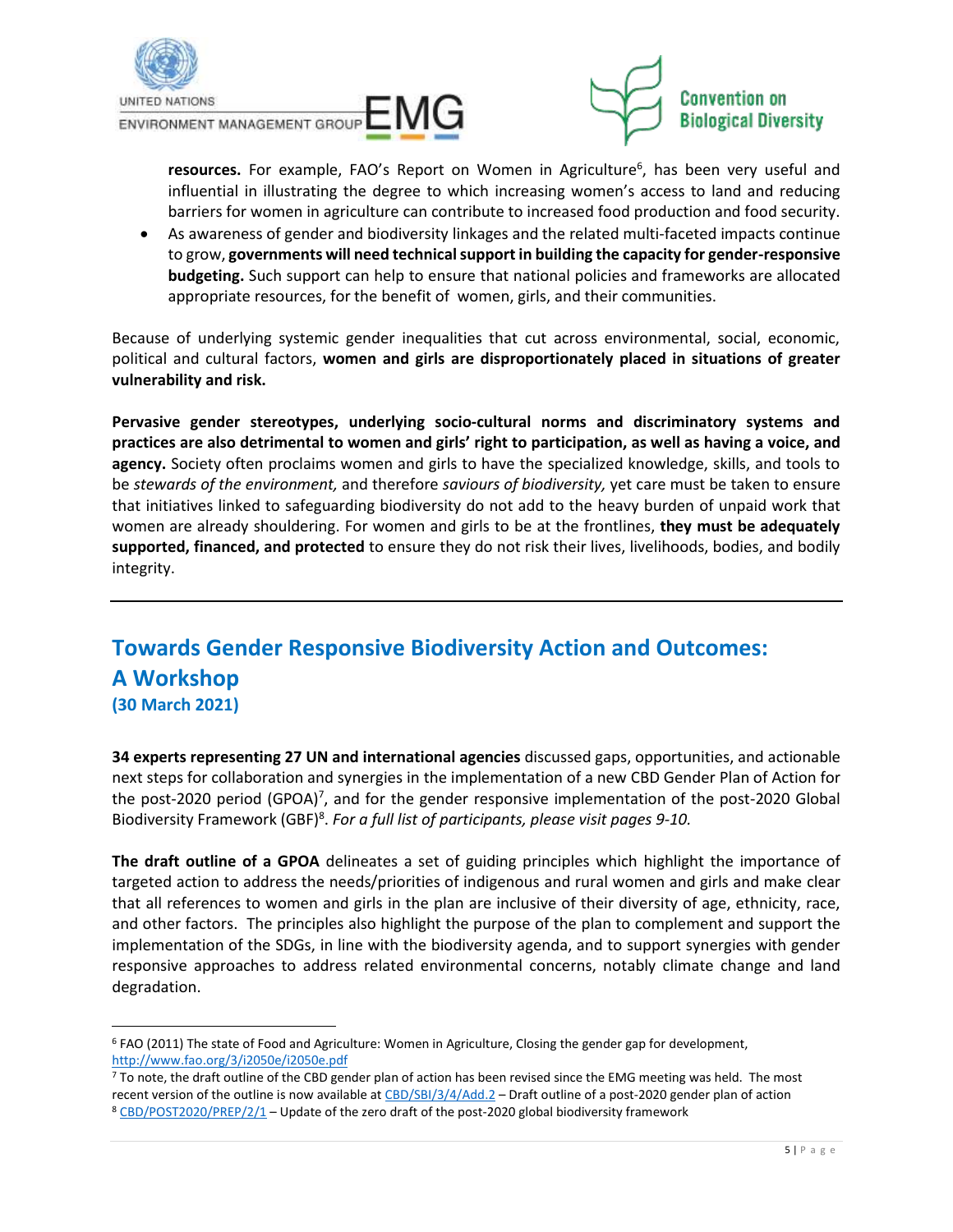



**Three results areas were proposed,** formulated as: 1. Women and girls have equal access to ownership/control regarding biodiversity and ecosystem services; 2. Women and girls benefit equally from nature and biodiversity; and 3. Biodiversity policy, planning and programming decisions equally address the perspectives, interests, and needs of women and girls.

**Four implementation and review mechanisms** were proposed in the draft outline**,** addressing objectives associated with: 1. Knowledge generation, management, and sharing (including strengthening the evidence base, collection, analysis, and use of sex-disaggregated data to support reporting on gender actions); 2. Partnerships and collaboration (specifically with women's organizations, networks, and gender experts); 3. ensuring monitoring and reporting; and 4. allocation of resources for gender responsive implementation.

**UNEP** briefly summarized institutional background underlining gender perspectives in biodiversity efforts:

- **At UNEA-4<sup>9</sup>, UNEP's Executive Director** identified three major gaps in biodiversity efforts, one being the **lack of gender integration and responsiveness.**
- Soo Young, UNEP Legal Officer, and moderator of the workshop, highlighted three ways to support gender integration in biodiversity:
	- 1. **Adopting a Rights-Based Approach**, to ensure environmental laws/policies are more effective, implementable, legitimate, and sustainable.
	- 2. **Identifying and addressing the socioeconomic conditions** that predispose women and girls to vulnerability.
	- 3. **Identifying opportunities and entry points** to concretize action, for example in the Post-2020 GBF and the GPOA.
- **At the 46th session of the Human Rights Council,** a resolution on human rights and the environment called upon States to take a rights-based approach in biodiversity-related matters and to advance the implementation of the Convention on Biological Diversity.<sup>10</sup> The resolution also recognized the importance of gender equality and gender responsive action to address climate change and environmental degradation.

## *The following recommendations are suggested as actionable next steps for the international community:*

## **Part A: What lessons from the development and implementation of related commitments under the SDGS, UNFCCC, and UNCCD gender action plans, and other processes should be considered for the proposed CBD gender plan of action?**

• WRI has engaged in the Nationally-Determined Contributions (NDC) process in several countries (including assessing NDCs and the associated policy frameworks), and has learned that even with the **UNFCCC [Gender Action Plan](https://unfccc.int/topics/gender/workstreams/the-gender-action-plan) and other commitments, policies that support these commitments are not aligned with each other or with other relevant commitments. Gender is**

<sup>9</sup> Fourth Session of the United Nations Environment Assembly, 11-15 March 2019: <https://www.unep.org/environmentassembly/unea4>

<sup>10</sup> [A/HRC/46/L.6/Rev.1](https://documents-dds-ny.un.org/doc/UNDOC/LTD/G21/065/30/PDF/G2106530.pdf?OpenElement) – Agenda item 3: Promotion and protection of all human rights, civil, political, economic, social and cultural rights, including the right to development: Human rights and the environment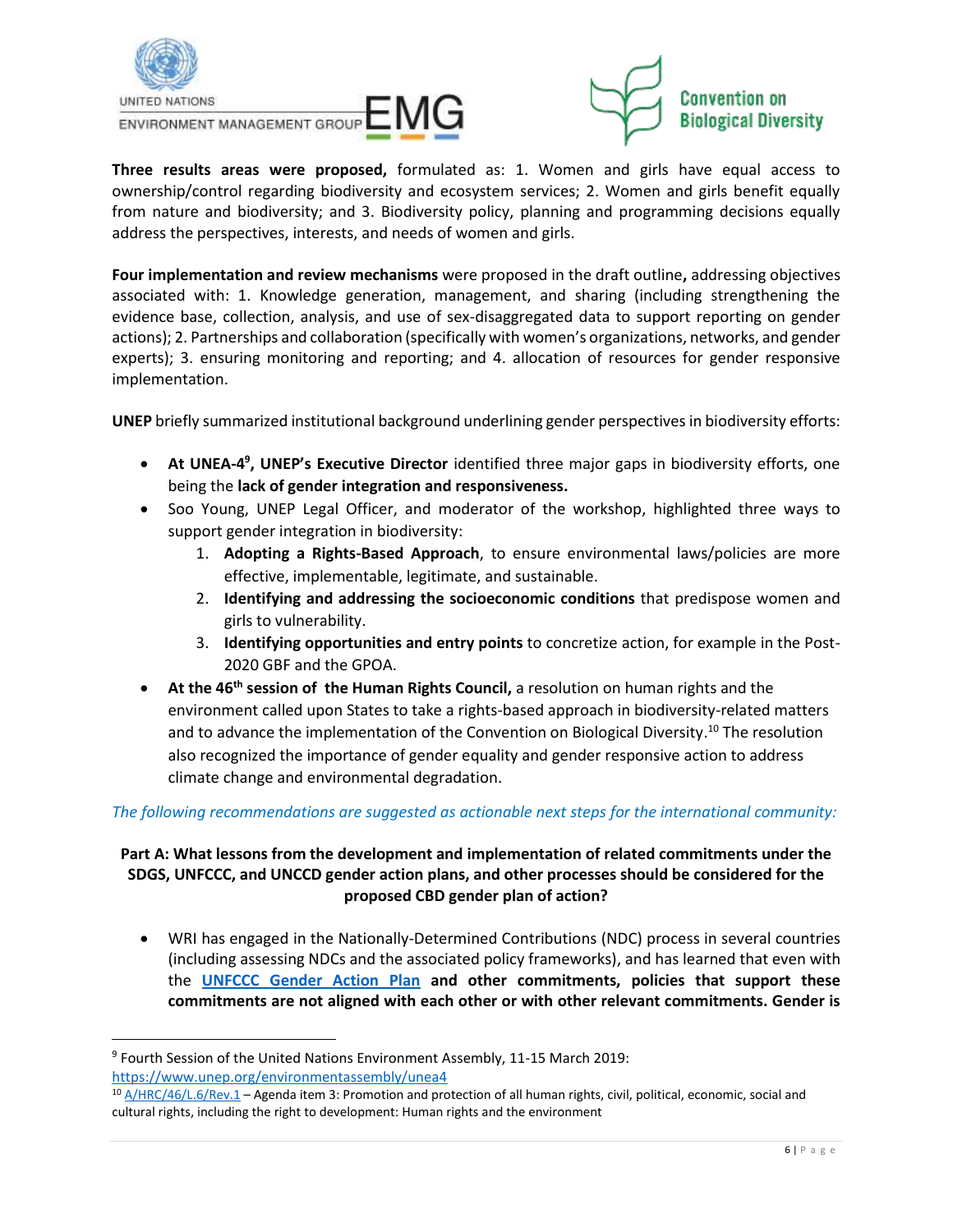





**minimally woven into the language of policies (e.g., energy/waste management policy which supports climate policy) and countries are struggling with internal coordination and policy alignment.** Therefore, it is suggested to engage with various government ministries to review commitments/policies and support understanding on how gender commitments could be reflected and reinforced in different national policies.

- The CBD Secretariat noted that effective implementation of a **GPOA at the national level requires integration into the NBSAP process,** to ensure gender is not considered as a standalone issue. This also involves strengthening harmonization of the planning processes across the different Conventions and the SDGs to maximize impact and ensure gender is integrated within central planning exercises. .
- Furthermore, the CBD Secretariat and UNEP-WCMC emphasized the **importance of monitoring progress through gender-specific indicators and the collection of sex-disaggregated data.** Data collation and analysis remain priorities, as data is essential for making women's and girls' contributions towards a healthy environment visible, and data provides the evidence base to inform policy change.
- The CBD Women's Caucus advocated for **building synergies between all of the Rio Conventions and Multilateral Environmental Agreements (MEAs)** (such as through a joint communication or outreach strategy).To ensure implementation, links must be made to monitoring, review, and reporting processes, such as through aligning indicators.
- In UNFCCC's experience, **creating opportunities for regional-level peer-to-peer exchange** has been valuable for engaging in/supporting action at the regional level, including through building relationships between countries and stakeholders and supporting policy alignment.

## **Part B: Where can we dedicate additional focus to realize gains for gender-responsive environmental action by 2030, in line with the aims of the post-2020 GBF and the SDGs?**

- **Raising awareness of the importance of sex-disaggregated data** and making use of genderspecific indicators, which are key to monitor progress towards gender- and biodiversity-related goals and targets.
- **UN-system experts and agencies should encourage including indicators on environmental human rights defenders, gender-based violence, and overall human rights in the post-2020 GBF and the GPOA,** to ensure that Parties give priority to these issues.
- As a result of the pandemic rural women in particular are more dependent on biodiversity. This means more effort must be made to ensure that women, particularly rural women, have secure access to and control over the resources and services they depend on for their livelihoods.
- The **post-2020 GBF should reflect positive/enabling conditions to encourage women's full engagement and meaningful participation in environmental governance**. For example, the digital divide in Latin America means that rural women who are directly involved in biodiversity management have less access to communication, and therefore less opportunities to participate in the governance processes they helped to set up.

## **Part C: What are some high-impact leverage points that your agency/department can commit to in order to enable larger scale change?**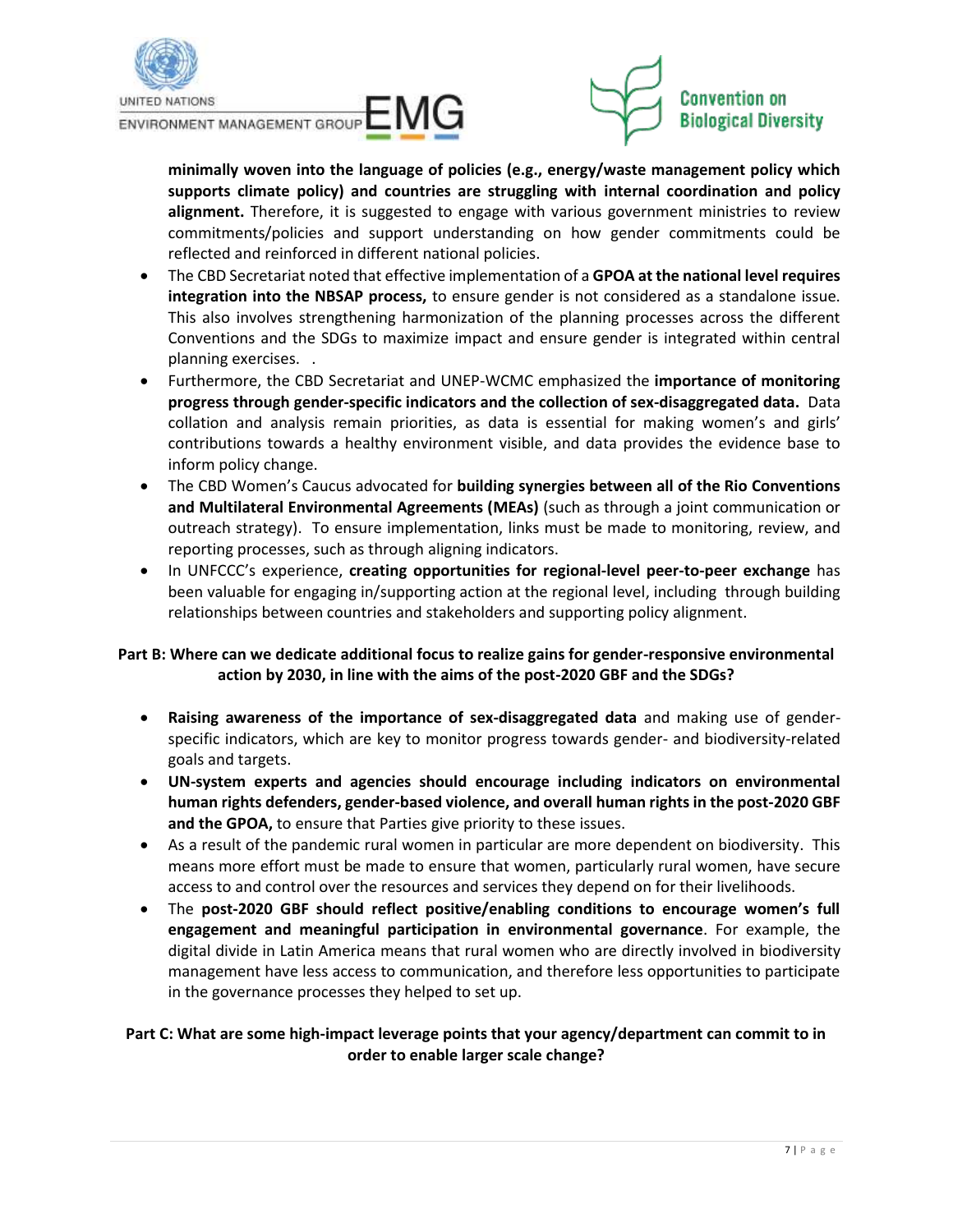





- While is it important to mainstream gender in the post-2020 GBF and GPOA, **focus should be placed on mainstreaming gender considerations and perspectives into the everyday, working cultures of the UN system** – e.g., in the Convention Secretariats.
- Fostering an enabling environment to advance women's empowerment involves attention to the organizations that are funded under the mechanisms to support biodiversity commitments. **Organizations who have or are building skills in implementation in a way that builds women's empowerment, are critical.** WRI has committed to this process and is starting to build it into the work of their teams, which is making a difference in proposals developed and projects carried out.
- **Multi-stakeholder platforms offer potential to support coordination and offset the tendency to work in silos**. For example, existing platforms related to climate change, biodiversity and forest issues provide an opportunity to develop tailored strategies to address gender-biodiversity issues. More identification is needed of the necessary enabling conditions and barriers that women as individuals, and organizations, face related to information flows, capacities and needs.
- At the 40<sup>th</sup> Session of the High-Level Committee on Programmes the Committee requested the development of a comprehensive UN system common approach on biodiversity<sup>11</sup>, to be considered for integration into the UN's policy and programme planning. This common approach **has the potential to support coordination across the different parts of the UN, including at the program/project level, to ensure proposed actions cover a wide range of environmental issues, and address gender dimensions that go beyond participation**.
- In addition to explicitly raising awareness of women's human rights, **OHCHR recognizes that there is still a need to address the physical, cultural, and/or legal obstacles barring women from enjoying their human rights.** Beyond efforts to ensure legislation is not discriminatory, ensuring effective implementation remains a challenge.

# **Part D: Moving forward, what should the focus of inter-agency collaboration be to effectively protect women and girls' Right to a Healthy Environment, in line with the Secretary-General's Call to Action for Human Rights?**

- **There is an international legal and regulation complexity which discourages nexus approaches and integrated thinking.** This may be addressed in part through promoting an inter-agency platform across the three Rio Conventions, together with a potential resolution calling for the *Right to a Healthy Environment* at the Human Rights Council. However, interagency collaboration needs to go beyond the Secretariat level to include implementing agencies, and to leverage existing informal and formal networks, in order to influence implementation on the ground.
- **There is value in designing mechanisms to improve collaboration at the national level, to support implementation of the various gender action plans in an integrated manner.** MEAs and agencies are now supporting localization of priorities into National Development Plans and related plans, and engaging stakeholders, but not necessarily in an integrated manner.
- Some countries have nominated National Gender Focal Points (on climate change and gender), in order to break down silos within their governments and promote and leverage cross-cutting action on gender. **The focus should now be on improving the advocacy and technical capacity of these focal points** to support their role and communication with their different government ministries and agencies.

 $11$  [CEB/2020/6](https://unsceb.org/sites/default/files/2020-12/CEB_2020_6_E.pdf) – Report of the High-level Committee on Programmes at its fortieth session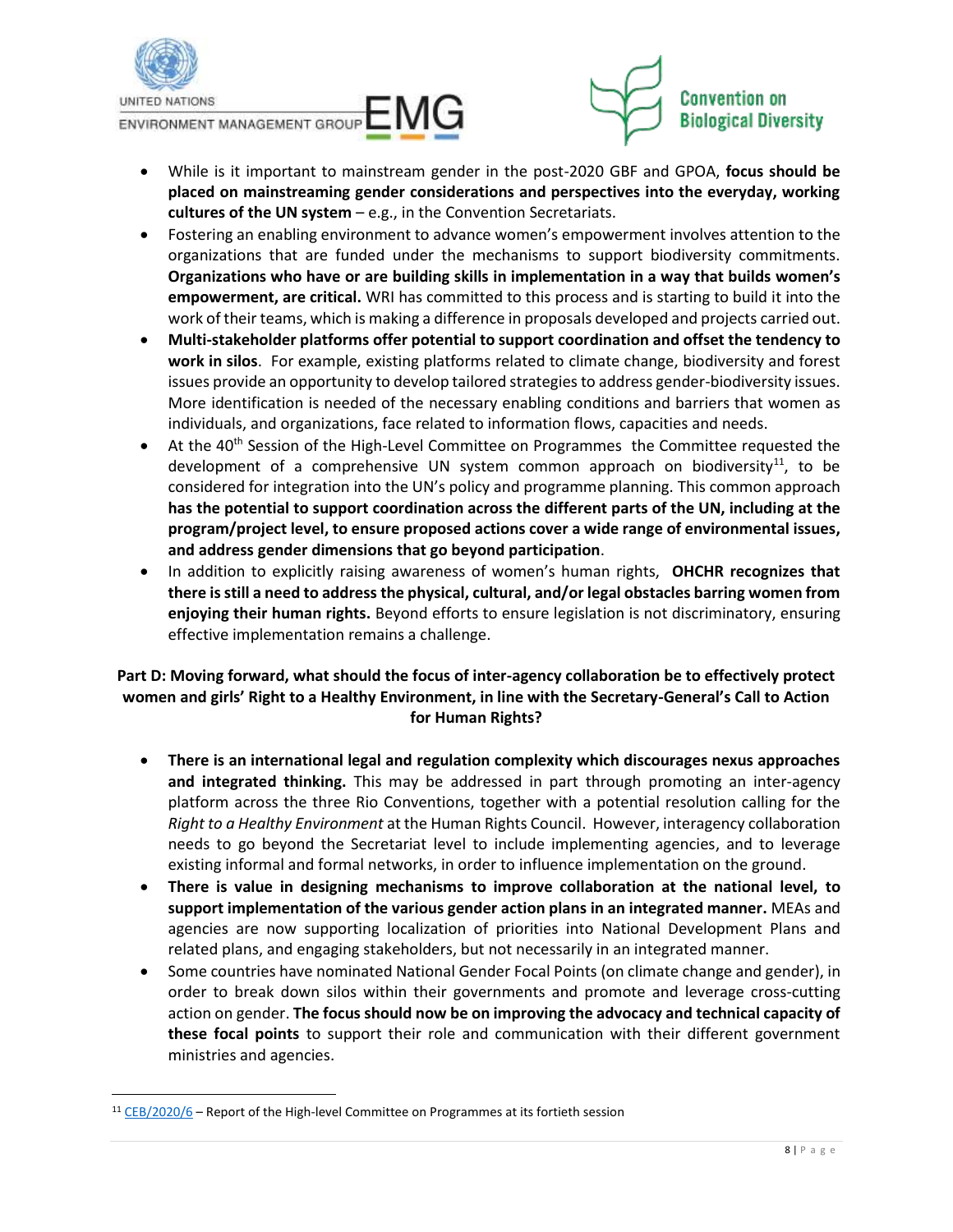





• The UN system common approach on biodiversity currently being developed could also include the gaps identified thus far in the draft GPOA**,** to facilitate a broader dialogue on inter-agency collaboration.

It is pertinent to concretize the universal recognition to the *Human Right to a Healthy Environment*<sup>12</sup> to allow women and girls, in all of their intersectional diversities to assert this right. When mobilized together with the post-2020 GBF and GPOA's systems and framework of accountability, this right can further realize gains in gender-responsive biodiversity actions and outcomes.

*We would like to thank the following high-level and expert panellists and organizations for their valuable contributions to the Gender & Biodiversity Nexus Dialogue Series.* 

# **Unpacking Linkages with Gender and Biodiversity in UN System Efforts (29 March 2021)**

Moderator: Mr. Benjamin Schachter, Human Rights Officer, OHCHR

- Ms. Tanya McGregor, Gender Programme Officer, CBD Secretariat
- Ms. Seemin Qayum, OIC, Economic Empowerment Section, UN-Women
- Ms. Gabriella Richardson-Temm, Senior Gender Specialist, Global Environment Facility
- Ms. Fleur Newman, Gender Affairs Officer, UNFCCC

**Towards Gender Responsive Biodiversity Action and Outcomes: A Workshop (30 March 2021)** Moderator: Ms. Soo-Young Hwang, Legal Officer, UNEP

#### *Alphabetical by agency*

- Ms. Joni Seager, Professor, Global Studies, Bentley University
- Ms. Lijie Cai, Programme Management -National Reports & NBSAPs Officer, CBD Secretariat
- Ms. Jillian Campbell, Head of Monitoring, Review and Reporting, CBD Secretariat
- Ms. Mrinalini Rai, Lead, CBD Secretariat Women's Caucus
- Ms. Marlene Elias, Gender Research Coordinator, CGIAR
- Mr. Markus Ihalainen, Senior Research Officer, CGIAR
- Ms. Iliana Monterroso, Environmental scientist, Equity, Gender, Justice & Tenures, CIFOR
- Ms. Kame Westerman, Advisor, Gender and Conservation, Center for Environment and Peace, Conservation International
- Ms. Gabriella Richardson-Temm, Senior Gender Specialist, Global Environment Facility
- Ms. Seblewongel Deneke, Gender and Social Specialist, Green Climate Fund
- Ms. Amelia Arreguin, Gender Coordinator, Global Youth Biodiversity Network (GYBN)
- Ms. Monica Castillo, Senior Green Jobs Technical Specialist, ILO
- Ms. Robin Zuercher, Programme Officer, Planning and Strategic Relationships Service, ITU
- Ms. Jackie Siles, Senior Gender Programme Manager, IUCN

 $12$   $A/73/188$  - Right to a healthy and sustainable environment report